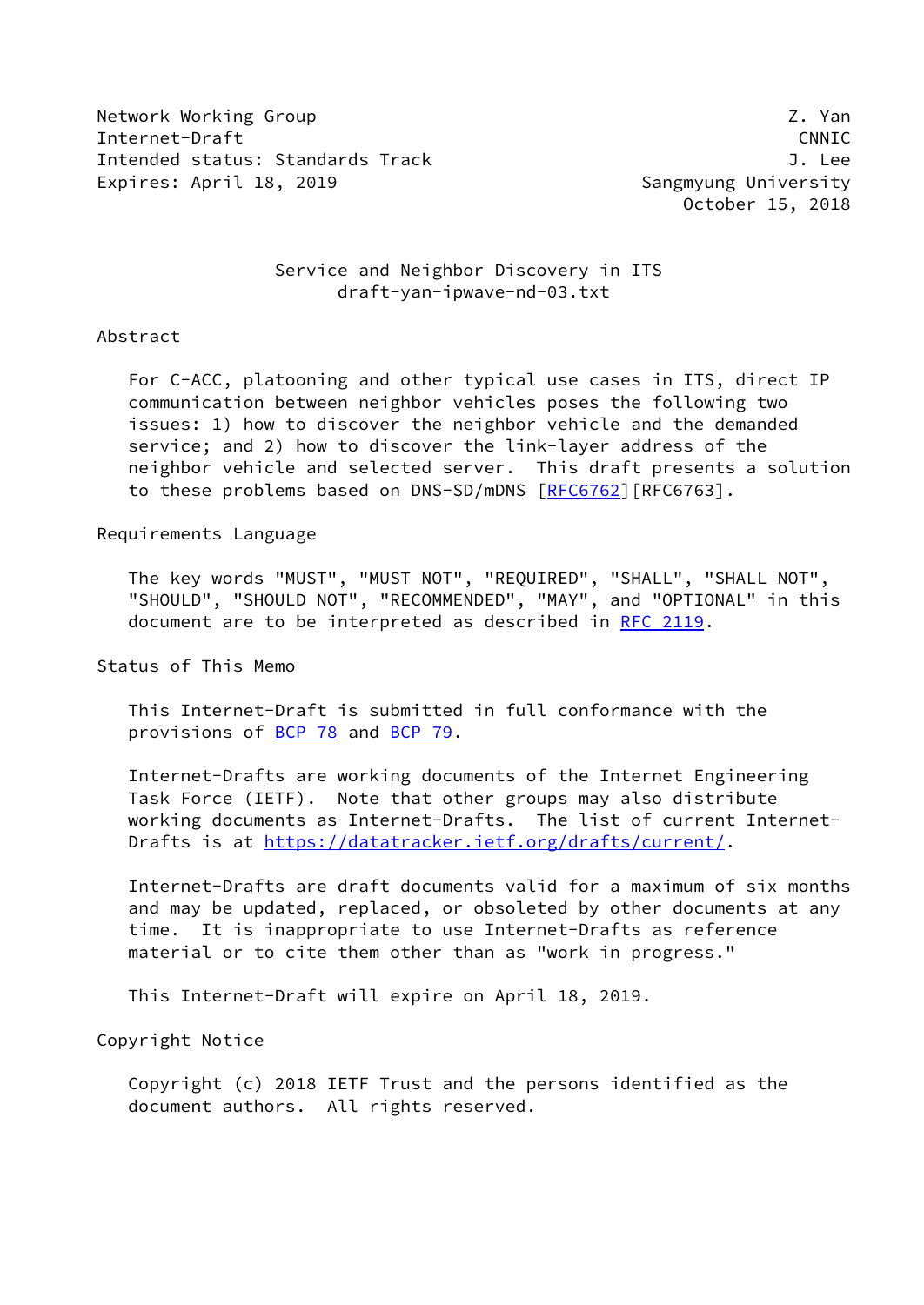# <span id="page-1-1"></span>Internet-Draft ITS ND October 2018

This document is subject to [BCP 78](https://datatracker.ietf.org/doc/pdf/bcp78) and the IETF Trust's Legal Provisions Relating to IETF Documents [\(https://trustee.ietf.org/license-info](https://trustee.ietf.org/license-info)) in effect on the date of

 publication of this document. Please review these documents carefully, as they describe your rights and restrictions with respect to this document. Code Components extracted from this document must include Simplified BSD License text as described in Section 4.e of the Trust Legal Provisions and are provided without warranty as described in the Simplified BSD License.

# Table of Contents

|    |                                                                                                                               | $\overline{\phantom{0}}$ 3 |
|----|-------------------------------------------------------------------------------------------------------------------------------|----------------------------|
| 3. |                                                                                                                               | $\overline{\mathbf{3}}$    |
|    |                                                                                                                               | $\frac{4}{1}$              |
|    | $\frac{5}{2}$ . Neighbor vehicle and service discovery 4                                                                      |                            |
| 6. | Mobility support $\ldots \ldots \ldots \ldots \ldots \ldots \ldots \frac{5}{2}$                                               |                            |
|    |                                                                                                                               |                            |
| 8. | Security considerations $\cdots$ 6                                                                                            |                            |
|    |                                                                                                                               | 6                          |
|    | 9.1. Normative References                                                                                                     | 6                          |
|    | 9.2. Informative References $\cdot \cdot \cdot \cdot \cdot \cdot \cdot \cdot \cdot \cdot \cdot \cdot \cdot \cdot \cdot \cdot$ | 6                          |
|    |                                                                                                                               |                            |
|    |                                                                                                                               |                            |

### <span id="page-1-0"></span>[1](#page-1-0). Introduction

As illustrated in [[DNS-Autoconf\]](#page-6-2), a naming scheme is needed for the vehicle devices to support the unique name auto-configuration. This can support the location based communicaton and scalable information organization in ITS. Based on the naming scheme like this and the widely-used DNS-SD/mDNS protocol, this draft illustrates how to discover the neighbor vehicle or services with DNS resolution logic. Before this, we make the following assumptions:

- o Name: vehicle SHOULD have a temporary name which is related to its geo-location.
- o Address: vehicle SHOULD have a global IP address which is routeable for the IP communications.

 In this way, a standardized, efficient and scalable scheme can be used to retrieve the necessary information of the corresponding node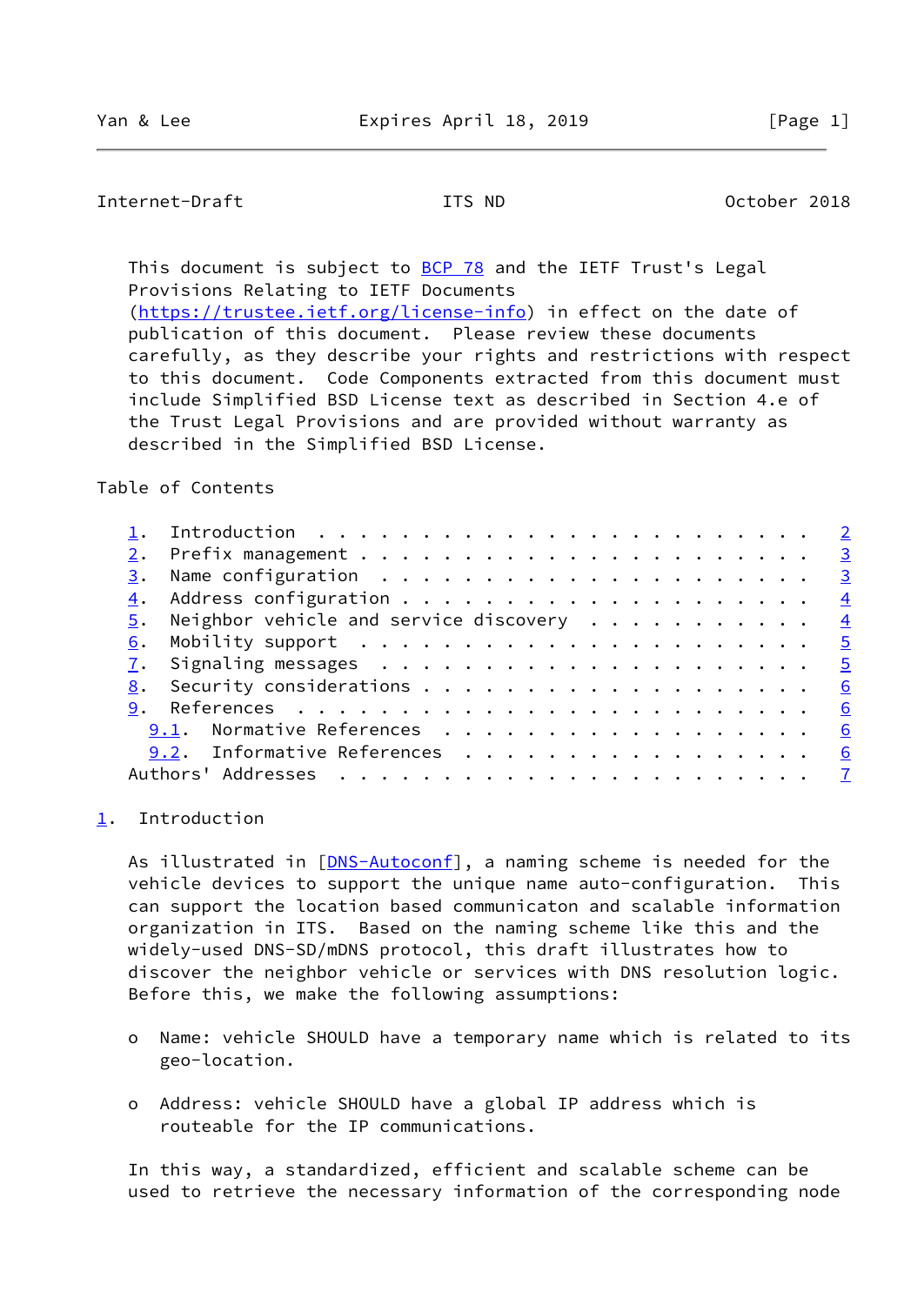(domain name, IP address, goe-location, link-local address and so on) for the further communications based on the DNS-SD/mDNS function. In addition, the extended NDP messages (e.g., RA and RS messages) can also be used to exchange some required information (e.g., mobile

| Yan & Lee | Expires April 18, 2019 | [Page 2] |
|-----------|------------------------|----------|
|           |                        |          |

<span id="page-2-1"></span>Internet-Draft ITS ND October 2018

 network prefixes, link-local address) in ITS in combination with DNS- SD/mDNS [\[MNPP](#page-6-3)].

<span id="page-2-0"></span>[2](#page-2-0). Prefix management

 The network architecture which illustrates the prefix management of name and address is shown in Figure 1.



Figure 1: Name and address management architecture

 As shown in Figure 1, Router1 and Router2 are two routers which can connect to the Internet and they hold different IP prefixes. RSU1 and RSU2 are two RSUs under Router1 but hold different name prefixes, while RSU3 and RSU4 are two RSUs under Router2 but hold different name prefixes.

<span id="page-2-2"></span>[3](#page-2-2). Name configuration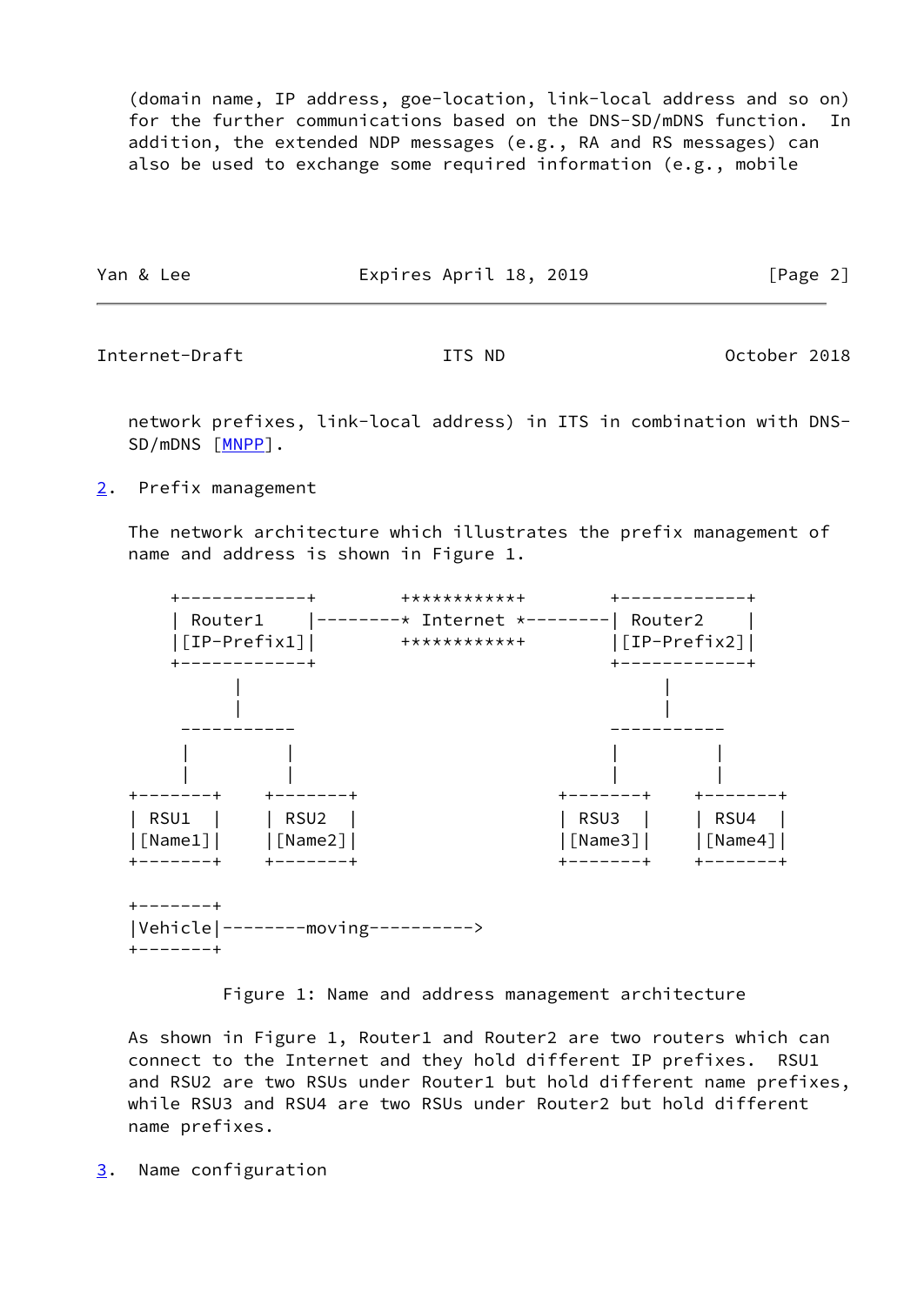The RSU acts as an access router for the static and moving vehicles which want to be connected. Based on [[RFC3640](https://datatracker.ietf.org/doc/pdf/rfc3640)], [\[RFC6106](https://datatracker.ietf.org/doc/pdf/rfc6106)] or extended WSA message, the RSU can announce its location based name prefix to the vehicles covered by the RSU. This location based prefix may contain information such as country, city, street and so on, which will act as the "domain\_name" of the vehicle device name as spefified in [\[DNS-Autoconf](#page-6-2)].

Yan & Lee **Expires April 18, 2019** [Page 3]

<span id="page-3-1"></span>Internet-Draft ITS ND October 2018

<span id="page-3-0"></span>[4](#page-3-0). Address configuration

 The RSU may advertise the IP prefix to support the SLAAC operation of vehicle devices and movement detection (in the IP layer). If the DHCP is used for the address configuration, RSU also acts as functional entity of the DHCP infrastructure .

<span id="page-3-2"></span>[5](#page-3-2). Neighbor vehicle and service discovery

(1) RSU based

 Vehicles may have direct connection with the serving RSU and join the same link with the serving RSU. Then the RSU can maintain the registered vehicle or service in its serving domain. Otherwise, the RSU acts as a relay node for discovering in a proxy manner.

 When a vehicle wants to locate the potential nearby neighbor and further establish the communication, the vehicle will trigger the direct unicast query to port 5353 or legacy unicast DNS query to the RSU. RSU may respond directly if it has the related information, otherwise, the RSU multicasts the DNS query to multicast group to retrieve the related information. Unicast response is the first recommendation here because it can suppress the flooding, but of course, the DNS response message can also be multicasted as an active announcement of the verhicle or service existence.

(2) Ad-hoc based

Vehicles may communicate with each other or sense the front and rear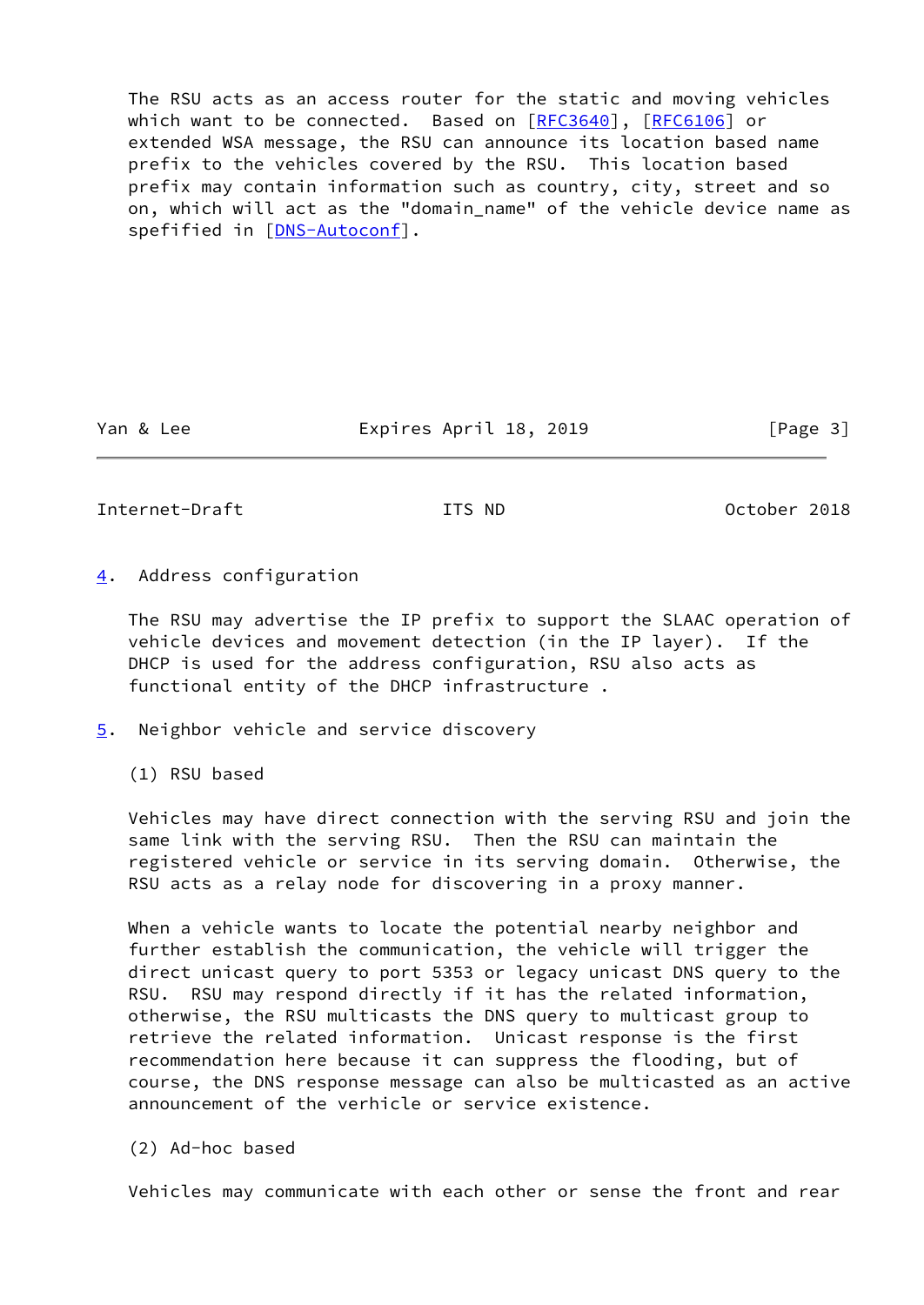neighbors with DSRC, WiFi, blue-tooth or other short-distance communication technologies, connecting each other in the Ad-hoc manner. Then the discovery can be executed in an infrastructure-less manner with the following phases, as specified in mDNS.

- o Probing: When a vehicle starts up, wakes up from stalls or the VANET topology changes (after configuration of the name and address), it should probe the availability of the service it announced. Then the vehicle periodically announces the service and its existence with unsolicited multicast DNS response containing, in the Answer Section, all of its service,name,address and other information. The vehicle also updates the related information actively if there is any change.
- o Discovering: To support the service and neighbor vehicle discovery in the dynamic and fragmentation-possible environment in VANET, different query modes of mDNS can be used for different scenarios: 1) One-Short Multicast DNS Query can be used to locate a specific

Yan & Lee **Expires April 18, 2019** [Page 4]

<span id="page-4-1"></span>Internet-Draft ITS ND October 2018

 vehicle (for example). 2) Continuous Multicast DNS Query can be used to locate the nearby vehicles which are moving (for example).

- o Refreshing: After the neighbor discovery illustrated above, the vehicles should continually exchange their name, IP address, geo location and other information in order to refresh the established communications. For example, the Multiple Questions Multicast Responses can be used to update the caches of receivers efficiently and Multiple Questions Unicast Responses can be used to support the fast bootstrapping when new vehicle joins.
- o Goodbye: When the vehicle arrives at its destination, stalls temporarily or shuts down its communication or sensing devices, it will announce the service suspending and its inexistence with unsolicited multicast DNS response packet, giving the same RRs (for example containing its name and address), but TTL of zero.

<span id="page-4-0"></span>[6](#page-4-0). Mobility support

 During the movement of the vehicle, it may cross different RUSes. When attaching into a new RSU, the new domain prefix and new IP prefix may be learned. Generally, there are two main cases for the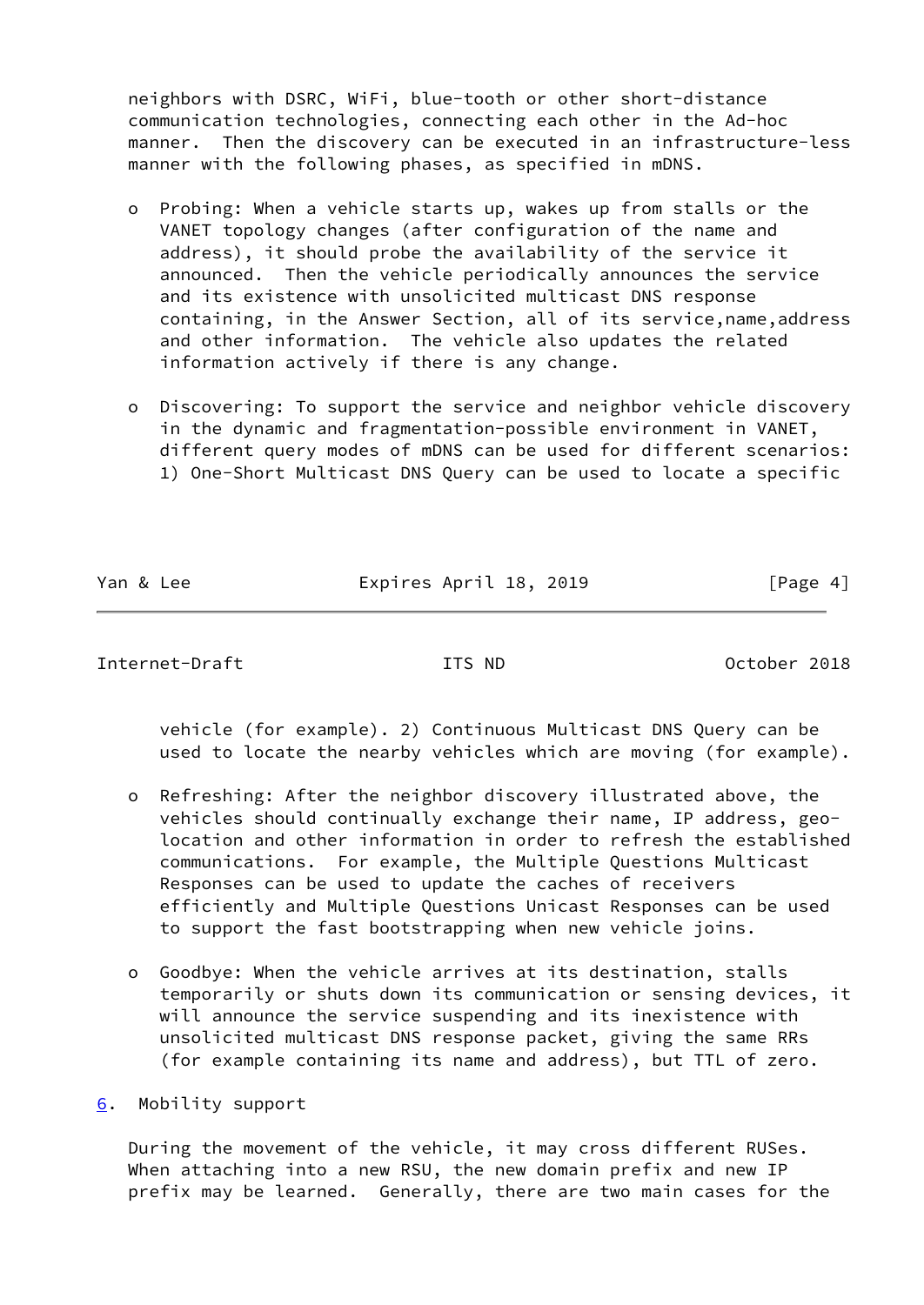mobility:

- o Name prefix changes and IP prefix remains, as shown in Figure 1, the vehicle hands over from RSU1 to RSU2. The vehicle will configure a new name from RSU2 and may update the new name in the local database (e.g., RSU). But the vehicle should keep its previous name for a period until that all the communicating neighbors have learned its new name. During this period, the vehicle will contain both previous and new names in the DNS response message.
- o Both name and IP prefixes change, as shown in Figure 1, the vehicle hands over from RSU2 to RSU3. The vehicle will configure both new name and new IP address from RSU3 and update them in the local database. Then the above scheme can also be used or with IP-layer mobility management protocols.
- <span id="page-5-0"></span>[7](#page-5-0). Signaling messages

 To facilitate the further communication, the link-layer address and geo-information may be included in the DNS message in a piggyback manner. Otherwise, these information may be obtained through the following NDP or other procedures.

| Expires April 18, 2019<br>[Page 5]<br>Yan & Lee |  |
|-------------------------------------------------|--|
|-------------------------------------------------|--|

<span id="page-5-2"></span>Internet-Draft ITS ND October 2018

<span id="page-5-1"></span>[8](#page-5-1). Security considerations

 In order to reduce the DNS traffic on the wireless link and avoid the unnecessary flooding, the related schemes in mDNS can be used, such as: Known-Answer Suppression, Multipacket Known-Answer Suppression, Duplicate Question Suppression and Duplicate Answer Suppression.

 In order to guarantee the origination of the DNS message and avoid the DNS message tampering, the security consideration in mDNS should also be adopted.

- <span id="page-5-3"></span>[9](#page-5-3). References
- <span id="page-5-4"></span>[9.1](#page-5-4). Normative References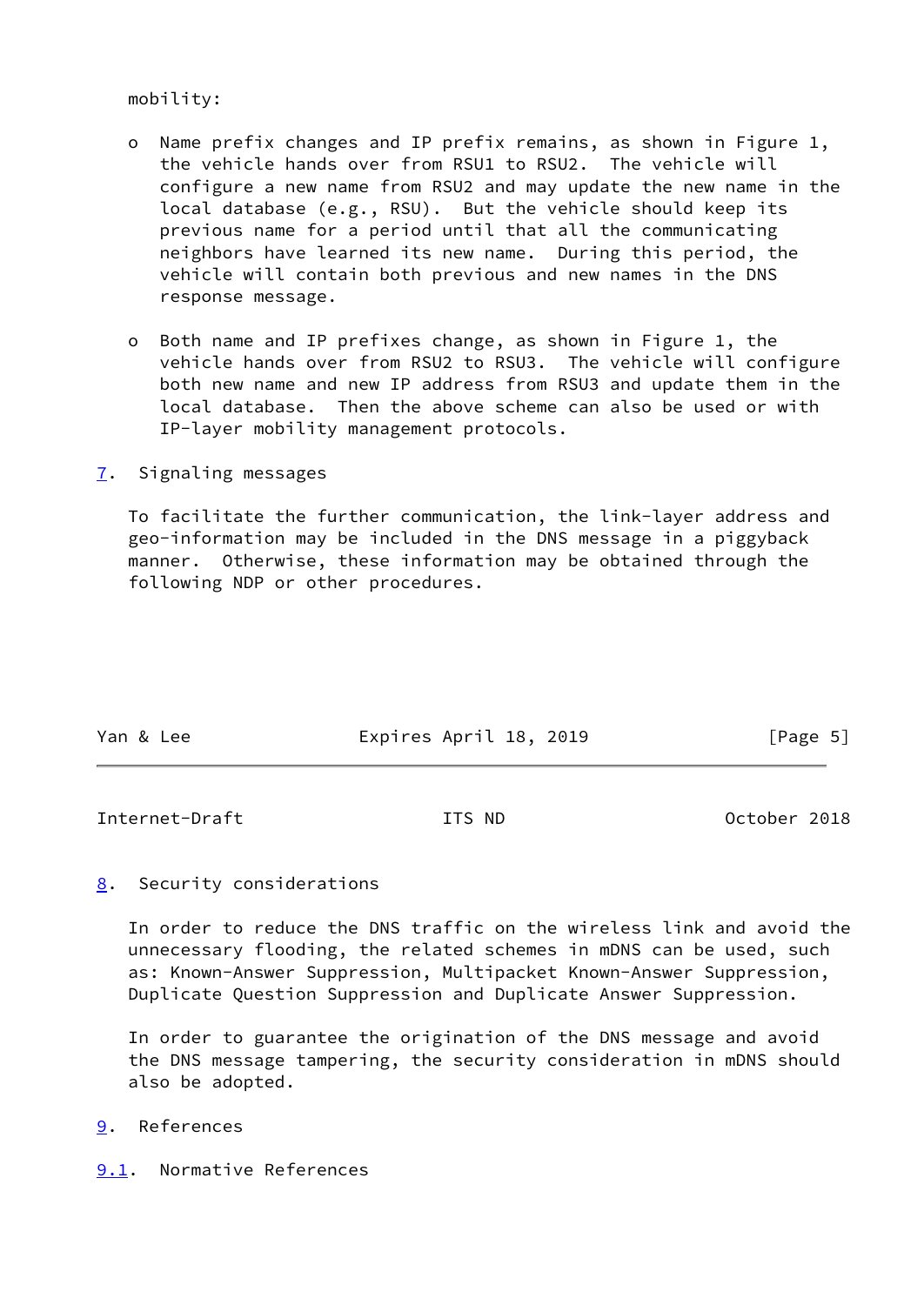- [RFC2119] Bradner, S., "Key words for use in RFCs to Indicate Requirement Levels", [BCP 14](https://datatracker.ietf.org/doc/pdf/bcp14), [RFC 2119](https://datatracker.ietf.org/doc/pdf/rfc2119), DOI 10.17487/RFC2119, March 1997, <[https://www.rfc-editor.org/info/rfc2119>](https://www.rfc-editor.org/info/rfc2119).
- [RFC3640] van der Meer, J., Mackie, D., Swaminathan, V., Singer, D., and P. Gentric, "RTP Payload Format for Transport of MPEG-4 Elementary Streams", [RFC 3640,](https://datatracker.ietf.org/doc/pdf/rfc3640) DOI 10.17487/RFC3640, November 2003, <[https://www.rfc-editor.org/info/rfc3640>](https://www.rfc-editor.org/info/rfc3640).
- [RFC6106] Jeong, J., Park, S., Beloeil, L., and S. Madanapalli, "IPv6 Router Advertisement Options for DNS Configuration", [RFC 6106,](https://datatracker.ietf.org/doc/pdf/rfc6106) DOI 10.17487/RFC6106, November 2010, <[https://www.rfc-editor.org/info/rfc6106>](https://www.rfc-editor.org/info/rfc6106).
- [RFC6762] Cheshire, S. and M. Krochmal, "Multicast DNS", [RFC 6762](https://datatracker.ietf.org/doc/pdf/rfc6762), DOI 10.17487/RFC6762, February 2013, <[https://www.rfc-editor.org/info/rfc6762>](https://www.rfc-editor.org/info/rfc6762).
- [RFC6763] Cheshire, S. and M. Krochmal, "DNS-Based Service Discovery", [RFC 6763,](https://datatracker.ietf.org/doc/pdf/rfc6763) DOI 10.17487/RFC6763, February 2013, <[https://www.rfc-editor.org/info/rfc6763>](https://www.rfc-editor.org/info/rfc6763).
- <span id="page-6-0"></span>[9.2](#page-6-0). Informative References

<span id="page-6-2"></span>[DNS-Autoconf]

 Jeong, J., Lee, S., and J. Park, "DNS Name Autoconfiguration for Internet of Things Devices", [draft](https://datatracker.ietf.org/doc/pdf/draft-jeong-ipwave-iot-dns-autoconf-03) [jeong-ipwave-iot-dns-autoconf-03,](https://datatracker.ietf.org/doc/pdf/draft-jeong-ipwave-iot-dns-autoconf-03) July 2018.

<span id="page-6-3"></span>[MNPP] Lee, J., Tsukada, M., and T. Ernst, "Mobile Network Prefix Provisioning", [draft-jhlee-mext-mnpp-00,](https://datatracker.ietf.org/doc/pdf/draft-jhlee-mext-mnpp-00) October 2009.

<span id="page-6-1"></span>

| Yan & Lee      | Expires April 18, 2019 | [Page 6]     |
|----------------|------------------------|--------------|
|                |                        |              |
| Internet-Draft | ITS ND                 | October 2018 |

Authors' Addresses

 Zhiwei Yan CNNIC No.4 South 4th Street, Zhongguancun Beijing 100190 China